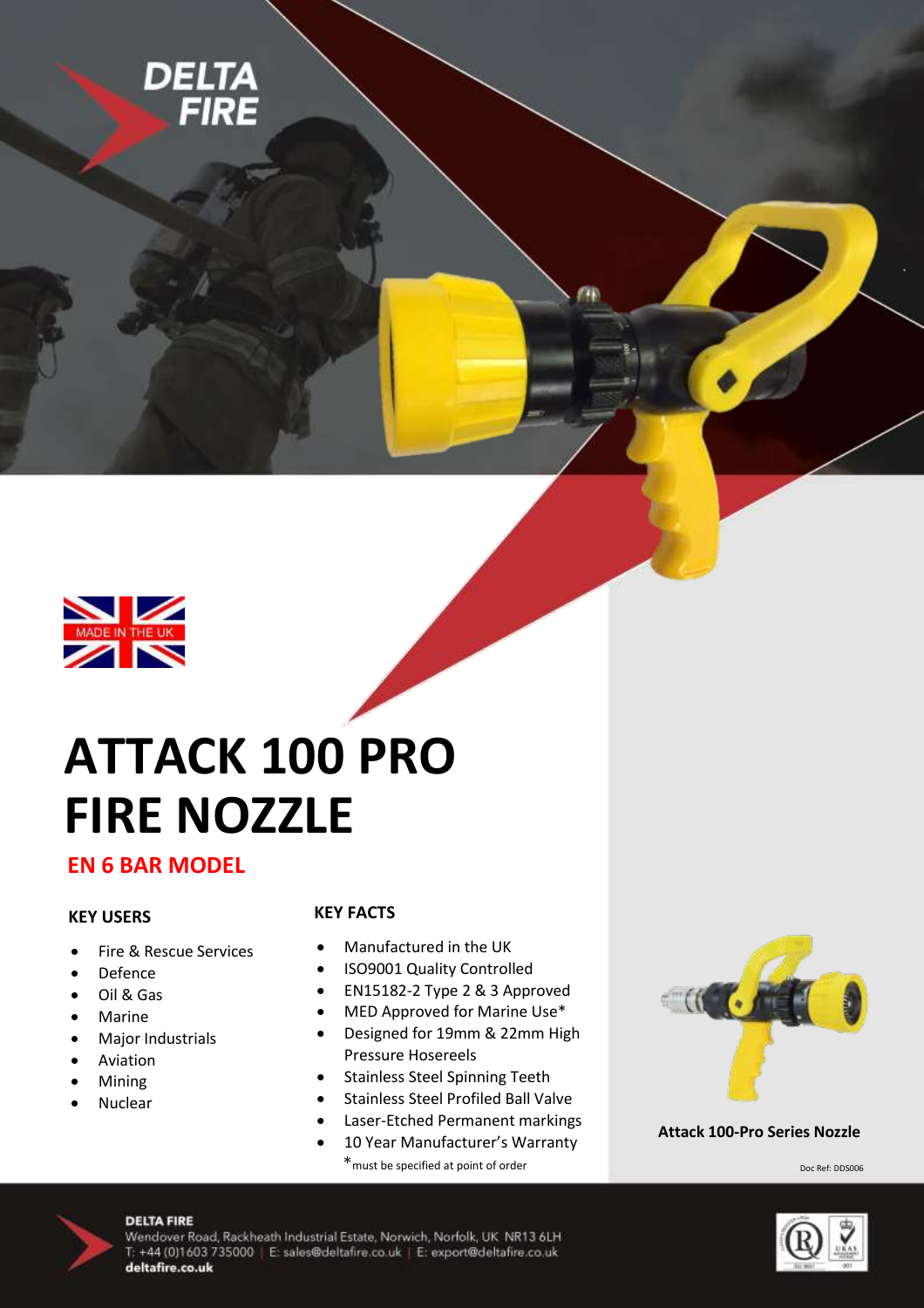## GENERAL DESCRIPTION

performance and long-term value for money. Manufactured in the UK to exacting standards under an ISO9001 Quality Management System the Attack 100 Pro represents the very best in front-line professional firefighting nozzles. Subtle design enhancements and computer-aided flow engineering combined with high quality, corrosion **resistant materials ensure a long service life with minimal maintenance.**<br> **resistant materials ensure a long service life with minimal maintenance. The Attack 100 Pro Series Fire Nozzle is designed for use with high pressure hosereels providing exceptional** 

enhancing firefighting capabilities and significantly improving firefighter safety. A specially profiled stainless steel ball valve reduces jet reaction when using 'pulsing' techniques and enhanced hydraulic efficiencies produce a powerful, penetrating, long-range jet. We believe this to be a 'Best in Class' nozzle, a view endorsed by the increasing number of penetrating, long-range jet. We seneve this to be a "Best" in class instance a water entablised by the indicating number of We believe this to be a 'Best in Class' normalized by the increasing number of devote across leading number of Stainless steel spinning turbine teeth produce a dense, wide angle fog pattern with small diameter water droplets Authorities, London Fire Brigade.

With a range of select and constant flow options and colourways the Attack 100 Pro is suited for use with all Fire Brigade. International inlet fittings to ensure compatibility with existing equipment,

 $\mathsf{F}_{\mathsf{A}}$  attack 100 Pro see to supplied with AFFD Chine Wheel meritings on use west (C Por EN Model only in The Attack 100 Pro can be supplied with **MED Ships Wheel** markings on request (6 Bar EN Model only



 conducted in close collaboration with UK Fire & Rescue Services to ensure modern-day firefighting requirements The Attack Pro Series range of fire nozzles has been the culmination of an extensive design and innovation process are both met and exceeded at all times. Exhaustive trials and evaluations have been conducted over an extended timeframe in live fire scenarios culminating in a range of nozzles offering superior performance and exceptional durability in even the harshest of environments. Precision engineered componentry and the use of high quality materials provides the very best in reliability and enhanced firefighter safety.

The Attack 100 Pro is approved for use under the BSEN 15182-2 Type 2 & 3 Standard and is fully MED approved for marine use (minimum flow rate applies). The Delta Attack 100 Pro is also the most compact and lightest nozzle in its class making it easy to store in Appliance lockers and operationally easy to use. The ergonomically designed pistol grip and control handle are suited for use with firefighting gloves conforming to both the BSEN 659:2003+A1:2008 and BSEN 388:2003 Standards.



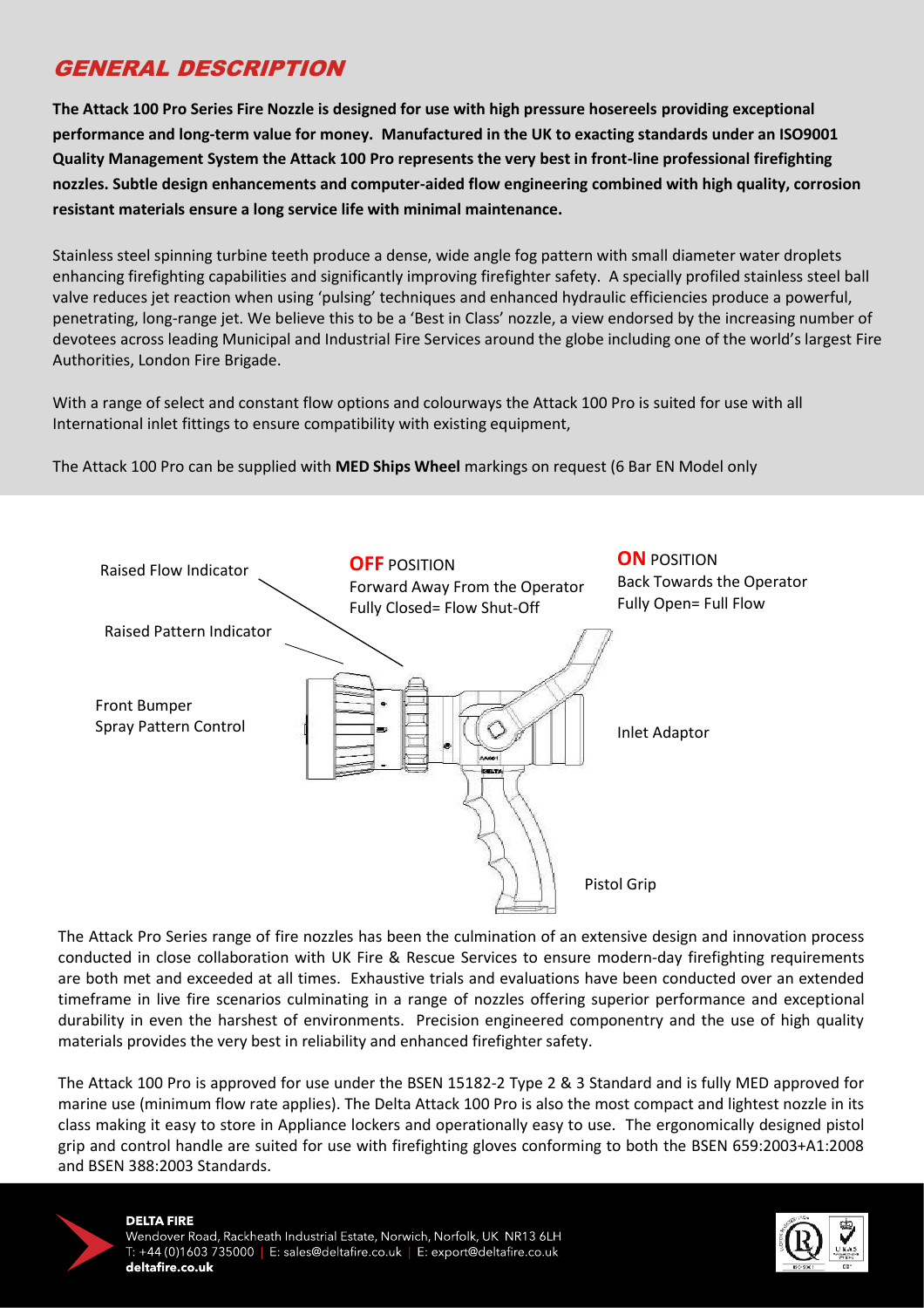## DESIGN FEATURES

The Delta Attack 100 Pro nozzles boast a host of special features designed to maximise performance and ensure the highest possible level of safety for the operator. More than 25 years of ongoing research and development has culminated in a state-of-the-art high pressure hosereel nozzle highly regarded by industry professionals globally.





#### **Spinning Teeth**

Computer designed stainless steel spinning turbine teeth chop the water up into finely divided, small diameter water droplets producing extremely dense fog patterns enhancing firefighting capabilities and significantly improving firefighter safety. Impervious to damage, even when dropped onto a hard surface, the stainless steel teeth provide considerable advantages over the more commonly used plastic teeth.

#### **Profiled Ball Valve**

Using a specially profiled stainless steel ball valve designed to minimise 'jet-reaction', the Attack 100 Pro is ideal for 'pulsing' techniques when combatting flash-over risks in compartment fire scenarios. Unlike plastic ball valves as used by most manufacturers the stainless steel Delta valve ensures long-term durability and enhanced performance.



#### **Raised Indicators**

The Attack 100 Pro incorporates a tactile raised indicator on both the front bumper and dial collar to assist firefighters in selecting spray patterns and flow settings in low light levels where visibility is impaired by smoke. The indicators are easy to locate in a gloved hand and ensure the operative is fully in control at all times.



## **On-Off Control Handle**

The Pro-Series range incorporates an ergonomically designed flow control handle that is designed to allow enhanced clearance between the nozzle body handle in any operating position when using a gloved hand. Manufactured from high-impact materials the control handle will absorb impact when dropped or dragged and allows for smooth flow control in all operational situations.



#### **PTFE Top Hat**

The Attack 100 Pro incorporates friction-resistant PTFE bearings on the control handle spindles to ensure wear is minimised during use. Test results on a repetitive action simulation unit carried out to replicate many thousands of operations of the control handle show that this innovative addition contributes to a significant reduction in wear, extending the service life of the nozzle and minimizing the need for maintenance.



#### **Flow Engineering**

The Pro-Series incorporate the very latest in computer-aided flow engineering with enhanced design concepts that stabilise flow and performance where water pressures are low to maximise operational capability. High quality UK manufactured componentry precision made to rigorously controlled tolerances guarantee powerful jet function and coherent spray patterns.



#### **Permanent Markings**

All markings on the Attack Pro-Series are laser etched providing a permanent reference to flow settings, spray patterns and on/off control settings. A unique serial number provides full traceability throughout the life of the nozzle and bespoke markings such as NATO stock numbers, tag numbers or customer-specific code numbers can be added upon request.